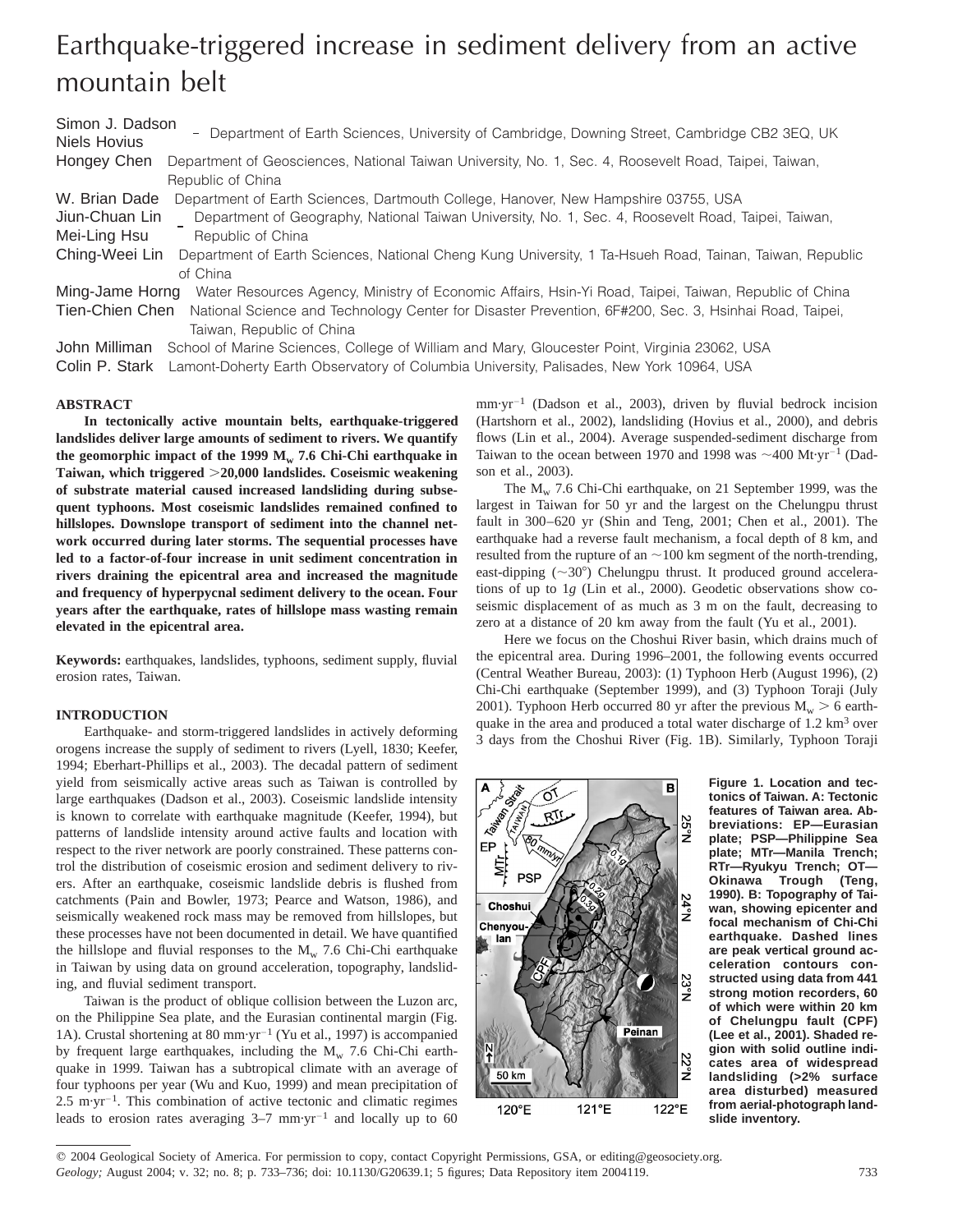

**Figure 2. A: Geomorphic response to earthquake with distance from Chelungpu fault. Filled circles show mean change in unit** sediment concentration, Δ<sub>K</sub> (1 standard error bars); open sym**bols show mean change in density of landsliding caused by Chi-Chi earthquake (triangles) and Typhoon Toraji (squares). Gray bar shows peak (vertical) ground acceleration (PGA). B: Relationship between PGA, area affected by landsliding (dashed line), and Δκ (solid line).**

(the largest of four postearthquake typhoons) produced a total water discharge from the Choshui River of 0.8 km3 over 2 days. This typhoon-earthquake-typhoon sequence represents a natural experiment that provides quantitative information about the impact of a large earthquake on hillslope mass wasting and transfer of sediment to rivers and the ocean.

## **LANDSLIDE LOCATION AND INTENSITY**

Field, aerial-photograph, and satellite observations following the Chi-Chi earthquake show  $\sim$  20,000 soil and bedrock landslides, covering a total area of 150 km2. Landslides were mapped from 20-mresolution SPOT satellite images. This resolution means that landslides  $>3600$  m<sup>2</sup> (3  $\times$  3 pixels) can be mapped accurately. Omission of landslides smaller than this size may have caused significant underestimation of area disturbed. Most slope failures occurred within an  $\sim$ 3000 km<sup>2</sup> region bounded by the 0.2*g* contour of peak vertical ground acceleration (Lin et al., 2000; Fig. 1B). The area disturbed by landsliding exceeds 2% within an  $\sim$  20 km zone along the Chelungpu fault (Fig. 2A). This zone includes the earthquake epicenter, 14 km east of the surface break. The decrease in area affected by landsliding away from the epicenter is characterized by an exponential function that decays to 1/*e* (37%) of its maximum value within 30 km (Fig. 2A).

After Typhoon Toraji,  $\sim$ 30,000 more landslides were mapped from SPOT images, with a total mapped landslide area of 500 km2. Of the landslides triggered by the Chi-Chi earthquake, 56% were reactivated during Typhoon Toraji, while 80% of the Toraji landslides occurred in areas that had not failed during the earthquake. Moreover, the proportion of surface area disturbed by landsliding during Typhoon Toraji increased with proximity to the Chelungpu fault (Fig. 2A), suggesting that, even in areas that underwent no landsliding during the earthquake, the substrate was preconditioned to fail through loss of cohesion and frictional strength of hillslope rock mass caused by seismic strong ground motion.



**Figure 3. A: Probability (P) distribution of upslope area (A, in m2) of lowermost point reached by landslides triggered by Typhoon Herb (dotted line), Typhoon Toraji (dashed line), and Chi-Chi earthquake (solid line). A was calculated using ARC/INFO D8 flow routing algorithm with 40 m digital elevation model. Value reported is maximum found within perimeter of each landslide scar and its associated deposit. B: Slope (S) vs. area plot for Chenyoulan River. Slope is mean slope measured in direction of steepest descent within logarithmically spaced** bins of drainage area. Solid line is power law  $(S =$  $0.36A^{-0.42}$ ) that was fitted to data with  $A > 1$  km<sup>2</sup>.

Next we consider the location of landslides within the Chenyoulan River basin, a tributary of the Choshui River; the basin covers an area of 376 km<sup>2</sup>,  $\sim$ 12 km east of the epicenter (Fig. 1B). Within the Chenyoulan catchment, 289 landslides were mapped following Typhoon Herb, 584 following the Chi-Chi earthquake, and 1903 following Typhoon Toraji. To quantify landslide location relative to the riverchannel network, we calculated the drainage area, *A*, of the lowest point reached by each landslide (Fig. 3A). A slope-area plot (Fig. 3B) produced from a 40 m digital elevation model of the Chenyoulan catchment indicates that channelization occurs when  $A > 1$  km<sup>2</sup>. We infer that landslides reaching locations with  $A > 1$  km<sup>2</sup> delivered sediment to channels.

Most earthquake-triggered landslides remained confined to hillslopes. Only 8% of these landslides delivered sediment to rivers. In contrast, 13% of landslides triggered by Typhoon Toraji, and 24% of landslides triggered by Typhoon Herb, delivered sediment to the channel network (Fig. 2B). This difference may reflect topographic amplification of seismic waves close to hillcrests (Geli et al., 1988). Subsequent downslope transport occurred in a cascade of sediment from hillslopes into the channel network during storm-triggered landslides and debris flows.

#### **SUSPENDED SEDIMENT IN RIVERS**

We have quantified the impact of the Chi-Chi earthquake and Typhoon Toraji on river sediment loads by using measurements of suspended-sediment discharge at 101 hydrometric stations between 21 September 1999 and the end of 2001. Water discharge was measured daily through the use of a stage recorder. Suspended-sediment concentration was measured fortnightly, through the use of a USDH-48 suspended-sediment sampler, by the Water Resources Agency of Taiwan (1970–2003). To estimate coseismic sediment supply independently of variations in transport capacity during subsequent storms, we calculated unit sediment concentration,  $\kappa$ , from a plot of suspendedsediment concentration and water discharge (Trustrum et al., 1999; e.g., Figs. 4A, 4B) by fitting a function of the form  $C = \kappa Q^{b}$ , where *C* is suspended-sediment concentration (g/L) and *Q* is water discharge  $(m<sup>3</sup>·s<sup>-1</sup>)$ . The exponent *b* represents the strength of the relationship between *Q* and *C* and is determined by the process of sediment mo-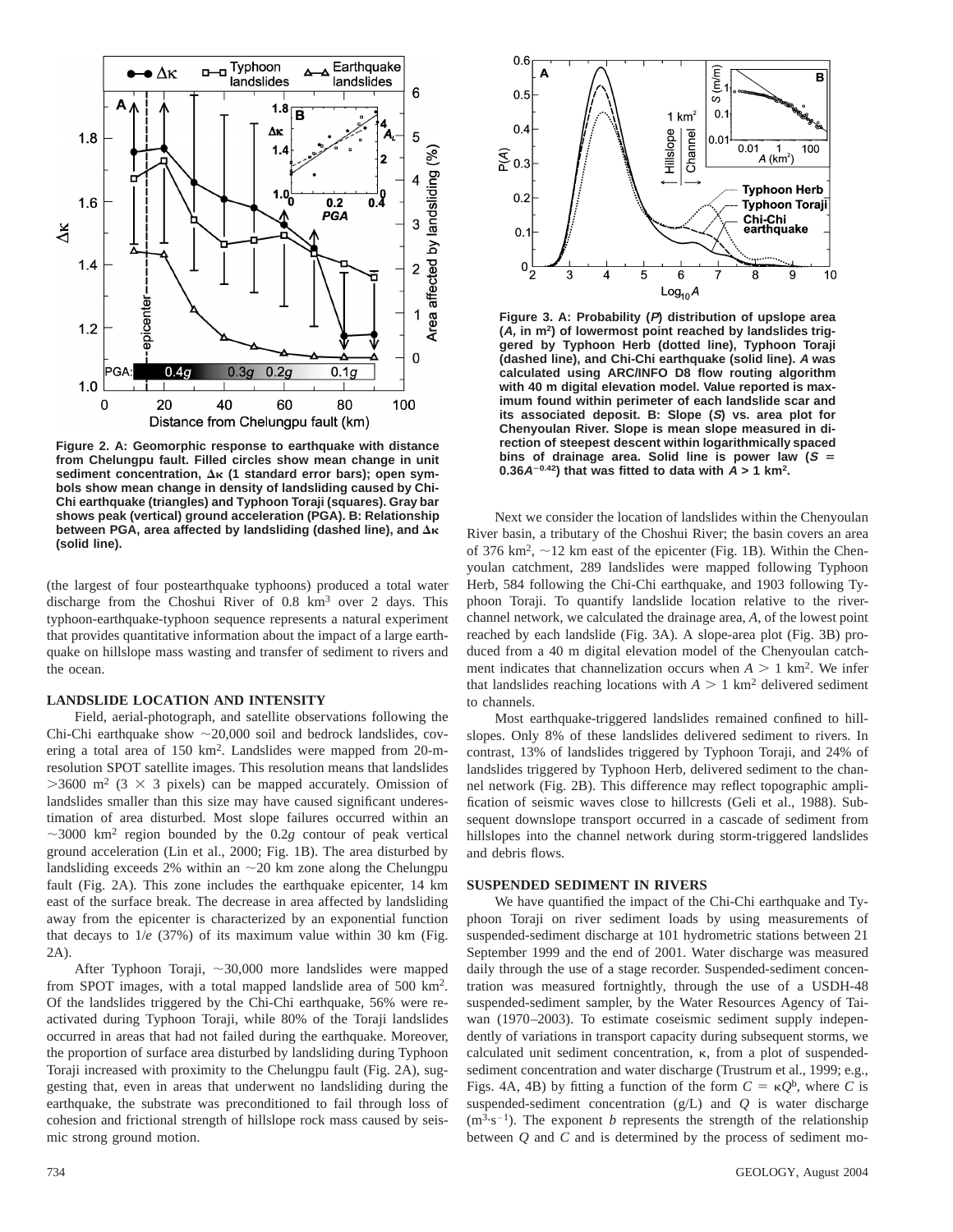

**Figure 4. Suspended-sediment rating curves. A: Choshui River. B: Chenyoulan River. Open circles show measurements made before Chi-Chi earthquake; filled symbols show measurements after earthquake.** Dashed lines are power-law functions of  $C = \kappa_{pre} Q^b$  fitted to **preearthquake data using log-transformed least-squares regression; solid lines are power-law functions <sup>C</sup>** <sup>5</sup> k**postQ<sup>b</sup> fitted only to pos-tearthquake data; b was 0.8 for Choshui River, and 1.7 for Chenyoulan River. See text for discussion.**

bilization. By fitting model curves to both preearthquake and postearthquake data, while keeping the exponent fixed to permit comparison between models, we obtained model coefficients  $\kappa_{pre}$  and  $\kappa_{post}$ . The ratio  $\Delta \kappa = \kappa_{\text{post}}/\kappa_{\text{pre}}$  gives an estimate of the change in unit sediment concentration following the earthquake. If  $\Delta \kappa > 1$ , unit sediment concentration increased after the earthquake.<sup>1</sup>

The spatial pattern of  $\Delta \kappa$  shows the greatest perturbation in the Chi-Chi epicentral region, in a north-trending band that tracks the Chelungpu fault. The change in unit sediment concentration tracks the patterns of peak vertical ground acceleration and landslide density (Fig. 5A). Beyond the epicentral peak,  $\Delta \kappa$  decreases gently in the first 60 km from the fault and then decays more rapidly (Fig. 2A). This pattern is broadly similar to the pattern of landslide disturbance, although landslide density decays more rapidly away from the fault. Peak vertical ground acceleration correlates well with area disturbed by landsliding  $(r^2 = 0.76)$  and with change in unit sediment concentration  $(r^2 = 0.86)$ (Fig. 2B). In the Peinan River, which is a considerable distance from the Chi-Chi epicenter (Fig. 1B), unit sediment concentration increased by a factor of 2.8. Here, elevated sediment concentrations and discharges appear to have resulted from sediment mobilized by debris flows during Typhoon Bilis, which impinged directly on this highyielding mountain watershed. The track of Typhoon Toraji is offset from a zone of increased sediment concentration that it may have caused. Possible explanations for the mismatch include variability of the precipitation field associated with typhoons or the interaction of typhoons with topography.

Sediment discharge to the ocean was elevated following the Chi-Chi earthquake and Typhoon Toraji. The area most heavily affected by the earthquake was around the epicentral Choshui River (Fig. 1B). Following the earthquake, unit sediment concentration at the Choshui River mouth increased by a factor of 3.8 (Fig. 4A). The maximum suspended-sediment concentration measured during Typhoon Toraji (169 g/L; measured at water discharge,  $Q = 8900 \text{ m}^3 \cdot \text{s}^{-1}$ ;  $Q_{\text{peak}} =$  $28,000 \text{ m}^3 \cdot \text{s}^{-1}$ ) was 2.5 times greater than during Typhoon Herb (67 g/L; measured at  $Q = 5850 \text{ m}^3 \cdot \text{s}^{-1}$ ;  $Q_{\text{peak}} = 14,800 \text{ m}^3 \cdot \text{s}^{-1}$ ), which was of similar size but occurred 3 yr before the Chi-Chi earthquake.



**Figure 5. A: Spatial variation of change in unit sediment con**centration, Δ<sub>K</sub>, following Chi-Chi earthquake. Data from 101 **catchments were smoothed using 30-km-diameter circular moving average. This length scale is median area of the catchments analyzed. Dashed lines show boundaries of named catchments. Black circles show gauging stations; open circles indicate Chi-**Chi epicenter and aftershocks with  $M_L > 6.0$ . Blue lines are **tracks of subsequent typhoons: Bilis (average discharge at Choshui River mouth, <sup>Q</sup>avg** 5 **4850 m3·s**2**1), Xangsane (Qavg** 5 **1810 m3·s**2**1), Toraji (Qavg** 5 **7790 m3·s**2**1), and Nari (Qavg** 5 **2610 m3·s**2**1). Maximum wind velocities were 105, 74, 74, and 78 knots, respectively; track is solid if wind speed is > 64 knots; dashed otherwise. B: Time series of mean unit sediment concentration for 6 month periods between 1986 and 2002 in Choshui River (gray bars). Dotted line shows typhoon season mean; dashed line shows winter mean. Solid line is exponential fit to winter data (and summer 1999 when no typhoons occurred).**

Greater increases in postseismic sediment concentration were observed in several mountain catchments, such as a 4.4-fold increase in the Chenyoulan watershed (Fig. 4B). The average measured suspendedsediment discharge in the Choshui River between 1986 and 1999 (a period of relative seismic quiescence) was 54 Mt·yr<sup>-1</sup> (Dadson et al., 2003).

We calculated the annual suspended-sediment discharge by using a rating-curve estimate, which combines a relationship between sediment concentration and water discharge for each catchment with a record of daily water-discharge data (supplemented with hourly discharge

<sup>1</sup>GSA Data Repository item 2004119, Table of  $\Delta \kappa$  calculations for major watersheds, is available online at www.geosociety.org/pubs/ft2004.htm, or on request from editing@geosociety.org or Documents Secretary, GSA, P.O. Box 9140, Boulder, CO 80301-9140, USA.